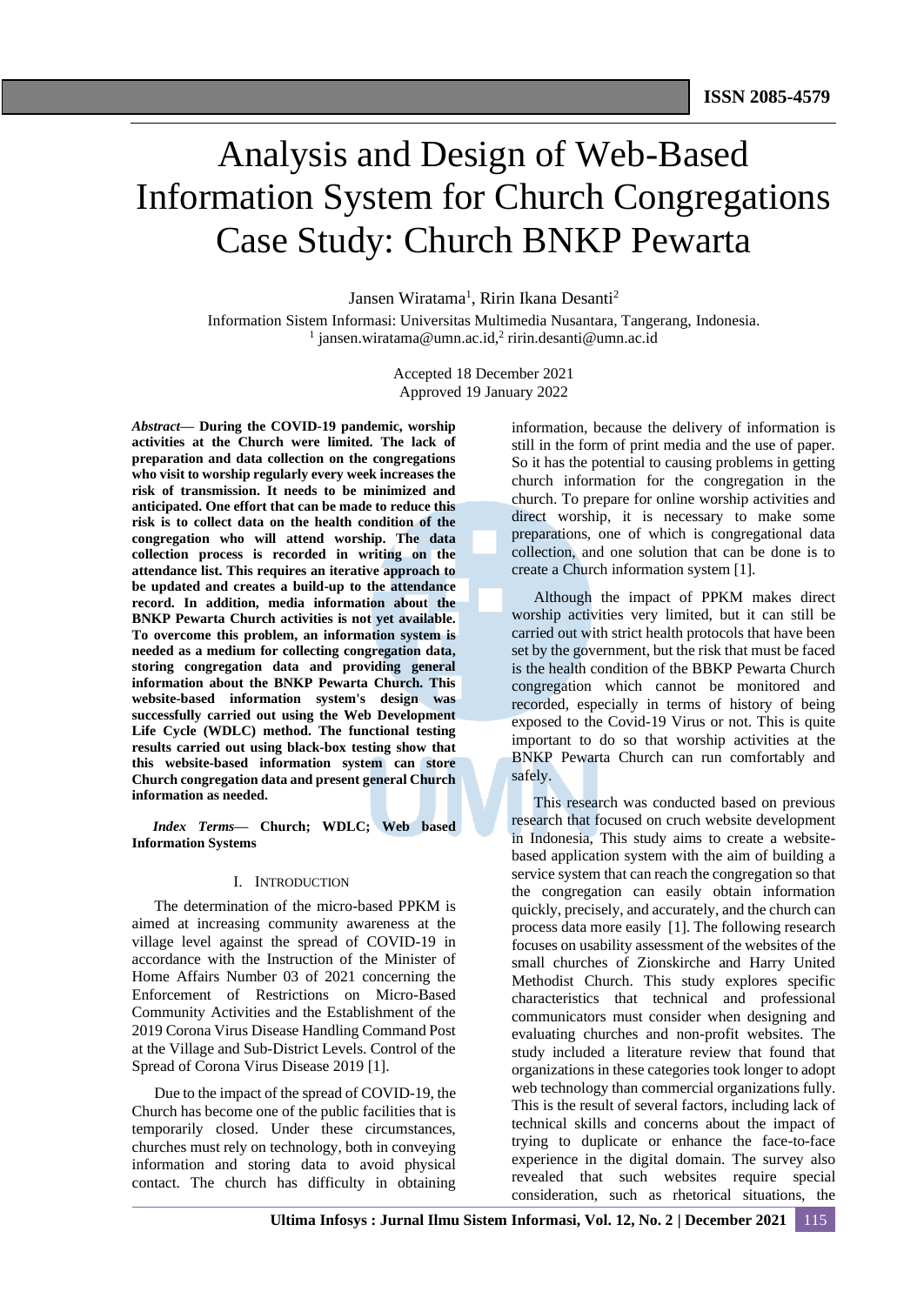degree of organizational independence, and goals for creating an online presence. These results were applied to usability analysis of the websites of the smaller churches that represent the two affiliated United Methodist churches [2]. The motivation behind next reseacrh is to plan and create an information handling framework for the congregation. Utilizing this framework can work with information handling in the GKPI Buddy Merah Jambi Church. This review utilizes a cascade advancement strategy, a technique that gives a precise and successive way to deal with framework needs examination, plan, execution and unit testing, framework testing and care [3]. The reason for next research is to plan an electronic administration data arrangement of the congregation, sanctification, and marriage administrations to help each faith gathering movement for the assembly. The strategy utilized in fostering the framework is the Cascade technique with planning technique that utilizations Bound together Displaying Language (UML) charts. The consequences of the framework configuration in this review show data connected with chapel, worker sets, church exercises, church news, articles, assembly enlistment administration, sanctification and marriage, reports of enrollment information introduced in realistic structure, baptismal print report and authentication of marriage, just as the administration of all assemblage and church information [4].

# II. RESEARCH METHODOLOGY

In the present turn of events, there is no a standard procedure or rule which we can be continued in creating static site. Despite the fact that the course of the web improvement has likenesses with the interaction in ordinary programming advancement life cycle (SDLC) model, still there is a need to have a very much custom fitted or committed methodology for web improvement dependent on explicit prerequisite [4].

The term of web improvement life cycle (WDLC) that is utilized by many web engineer can be misconstrued in term of its degree. Some of them comprehend WDLC as another model of SDLC. Some of them comprehend it as new strategies in WDLC. Additionally, some of them even comprehend it all in all new investigation of SDLC as a result of its overall term of WDLC itself. Notwithstanding of the issues, the thought behind WDLC is to plan a particular methodology for web improvement particularly for static web advancement. The methodology may not be an entirely different model of SDLC yet it could be an inference of SDLC model that infers with the run of the mill interaction of web improvement life cycle.

The methodology depends on the current innovation and might be shifts later on. Concerning

today, the generally utilized of web content administration framework (CMS), progressed web composing instruments that can facilitate the most common way of prototyping to execution stage are major contributing variables of why this methodology is present at the primary spot.Consequently, it is important to comprehend SDLC which incorporates the philosophies and the models inside every one of them. Additionally it is likewise essential to comprehend the site trademark and its sort like static site and dynamic site. Besides, understanding the most recent and ordinary advancement process patterns is likewise significant as it will recognizes the advances includes in it. Thus, the data will assist with deciding the suitable model of SDLC and consequently can be inferred by web improvement life cycle patterns. The design method using the WDLC (Web Development Life Cycle) model is a step in developing the website cycle model. Although the Waterfall model introduced in the SDLC (System Development Life Cycle) model provides a sequential structure for Software Development, but WDLC provides a basic structure that also includes various guidelines for meeting the requirements with the final product. It can be adopted by all types of web application development processes such as waterfall, prototyping, and spiral. This model can also be modified to include a Prototyping structure to improve the quality of the website [13] [4].

Structured analysis and design is an approach to solving problems in a business activity into small parts that can be compiled and linked and then can be put back together into a single unit that can be used to solve problems. Structured techniques focus on data and processes [4]. Structured analysis and design are used because it is a method that is commonly known in various industries, is relatively simple and easy to understand, and has been applied for a long time so that this method is feasible to use, relatively simple, and easy to understand [5]. The system design includes the CRUD (Create, Read, Update and Delete) functions on the Content Management System (CMS) of the Church Information System Website [6].



Figure 1. WDLC Model

# *A. Planning*

The planning stage is the initial stage of designing a website using the WDLC method. Identifying the goals and objectives of the website to be built is the first step in the planning process. After the purpose is known, it must understand the criteria for system users. Then determine the website technology that will be used and identify who will later be involved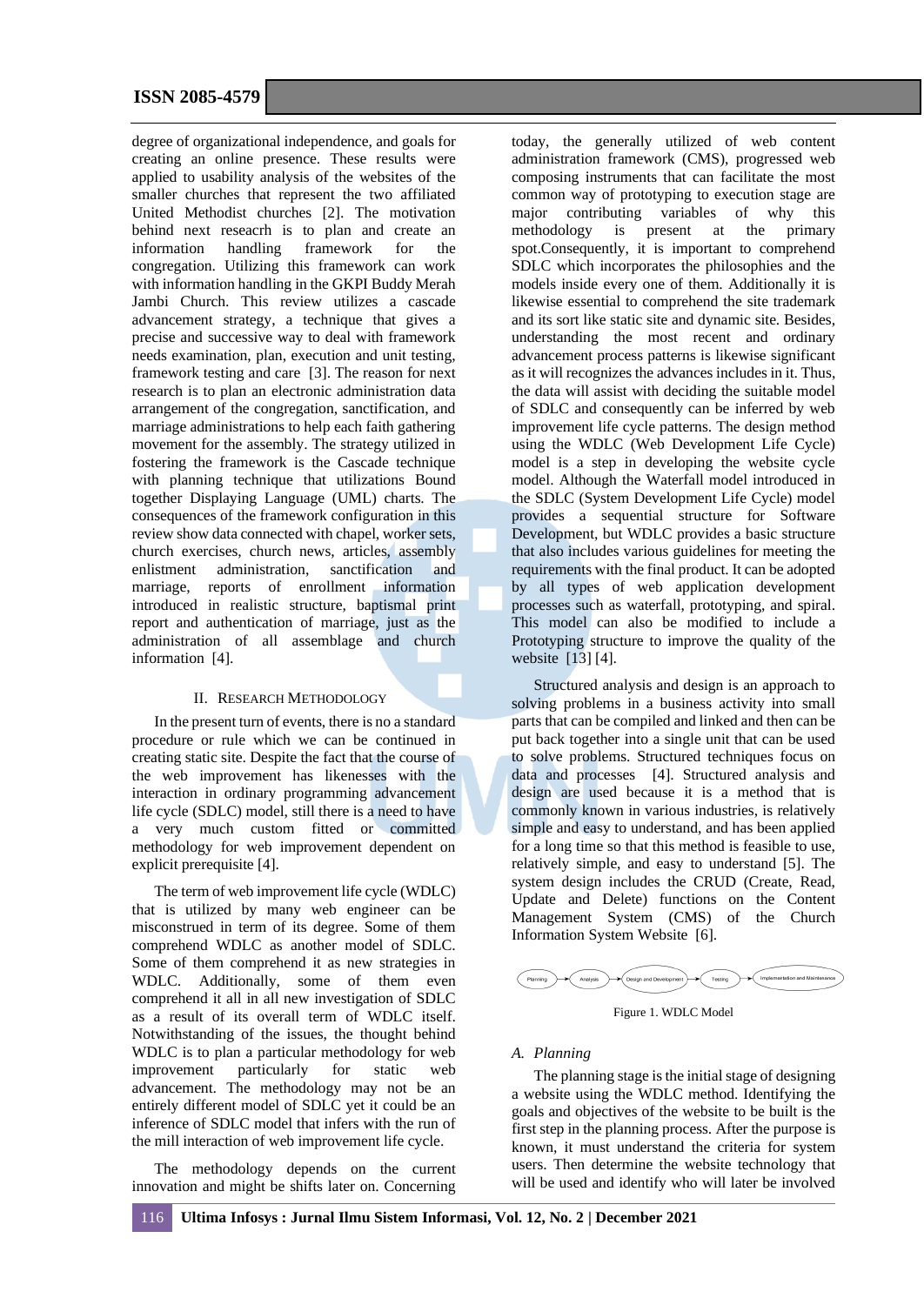in the website. After that, determine where the information will be distributed later.

#### *B. Analysis*

At this stage, user needs are identified by collecting information from users, systematically analyzing the function of the system to be created, what data is needed and where the data is collected, and what results from you want to get from the system. After this is done, then the Analysis of the function of the system can be carried out by considering the processes needed to support the features on the website [12].

# *C. Website Design and Development*

At this stage, prepare a blueprint for the website to be created. Then also various diagrammatic representations of logical and physical objects. The main objects include the data model, process model, and presentation model. Next, document the system design. The website composition stage includes planning site format and acquires the imaginative UI-UX creators to the cutting edge. The format includes planning an unpleasant sketch, which might be graphical, to get a vibe of the plan of the site. The reason for the design is to introduce a data structure, empowering a visual visit through the substance and base highlights for your customers.

The wireframe planned in the last stage is changed into buttons, tabs, menus, dashboards, shading topics, typography, and illustrations to make a base design of the site.

#### *D. Testing using Black-box Testing*

The testing stage shows how the work of the website builder is, whether the results of the website that have been created are the same as the expectations of the users, from the information needed to the performance obtained. The components tested in this stage include content, functionality, usability, and system accuracy. The outcome of this research will be tested using Black-Box testing, a software testing method in which the functionalities of software applications are tested without having knowledge of internal code structure, implementation details and internal paths. Black Box Testing mainly focuses on input and output of software applications and it is entirely based on software requirements and specifications. There are three types of Black Box Testing such as: Functional testing, Non-Functional testing and Regression testing. The test focuses on the functions of the system to ensure that the user can use the existing functions on the system [7].

#### *E. Website Implementation and Maintenance*

In the implementation phase, the website is placed in the user's computer to interact directly with the system, and the user gets the opportunity to work on it for the first time [8].

# *F. Bootstrap CSS Framework*

Bootstrap is a CSS framework that was developed by Twitter developers in mid-2010. Before it officially became open source, Bootstrap was known as Twitter Blueprint. Until now, bootstrap version 3.3.7 has been released and has become one of the most popular front-end frameworks and an opensource project in the world. Bootstrap is described as simple CSS but built with a preprocessor which provides more power and flexibility than standard CSS. Bootstrap already provides CSS classes and integrates with JQuery. Responsive layout in CSS bootstrap with 12 column grid system produces a website layout that automatically adjusts to the width of the user's browser. This is what causes Bootstrap to support all types of devices such as smartphones, tablets, laptops, or desktop PCs. In addition, bootstrap also supports HTML 5 and CSS 3 [9].

#### *G. Abbreviations and Acronyms*

Define abbreviations and acronyms the first time they are used in the text, even after they have been defined in the abstract. Abbreviations such as IEEE, SI, MKS, CGS, sc, dc, and rms do not have to be defined. Abbreviations that incorporate periods should not have spaces: write "C.N.R.S.," not "C. N. R. S." Do not use abbreviations in the title or heads unless they are unavoidable.

#### III. RESULTS AND DISCUSSION

In the description of the current procedure, it can be described as follows:

- *1)* Congregants of the BNKP Pewarta church will regularly attend worship activities every Sunday at the church.
- *2)* The routine worship activities are carried out according to the 4M health protocol (wearing masks, washing hands, maintaining distance, and avoiding crowds).
- *3)* The day before the service begins, church officials will collect data by providing an attendance list via the WhatsApp Group application and recording it in the congregation's attendance recap.
- *4)* On the day of worship, before starting the worship service, body temperature will be checked with the aim that it can be detected if there are congregations whose body temperature is above 37.3 Celsius and are not allowed to attend worship.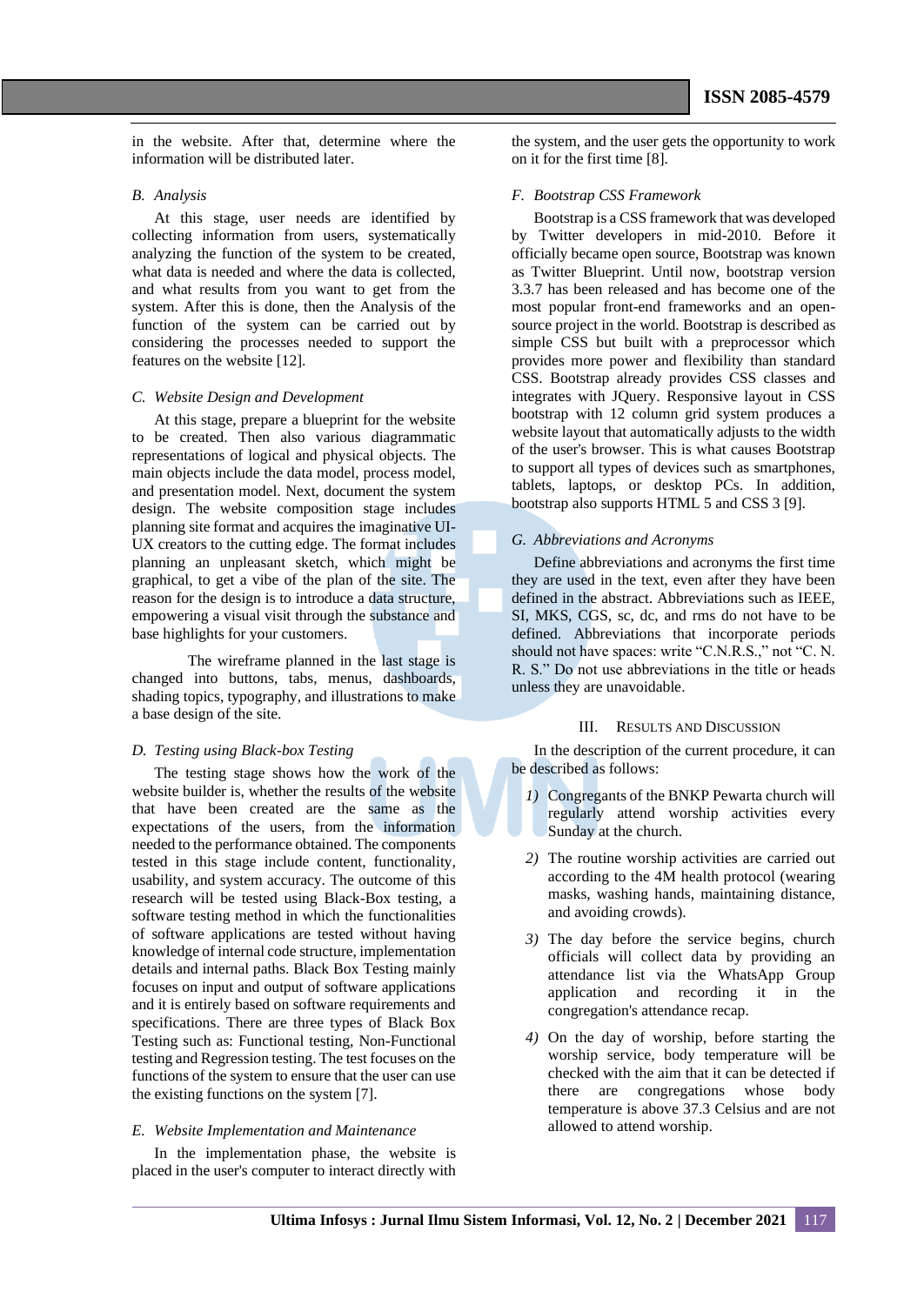**ISSN 2085-4579**

#### *A. Proposed Use Case Diagram*

Designing the Use Case Diagram serves to make it easier to understand the system. Where this picture consists of actors as actors who interact with the system, and there are various series of activities that occur. The following is an figure of the Use Case Diagram, namely: [10] [12].



Figure 2. Use Case Diagram Proposed System

Users who will use the information system website are Church Administrators and Officers with the following functions: Login, Access user Dashboard pages, CMS News, CMS Gallery, CMS File Download, Congregational Data, and Logout [11].

# *B. Proposed Activity Diagram*

Activity diagrams are made with the aim of making it easier to understand the processes that occur in the system. The proposed Activity Diagram in designing the BNKP Pewarta Church information system website is as follows:



Figure 3. Activity Diagram add data congregation

This activity diagram shows the flow when a user (church officer) will input congregation data into a website-based information system.

# *C. Proposed Class Diagram*



Figure 4. Class Diagram Proposed System

From Figure 4, there are 4 (four) classes and each Attribute that will be made in the design of the BNKP Pewarta Church information system website.

#### *D. User Interface*

The result of this research is an information system website for the BNKP Pewarta Church, which is able to display information about the Church, monitor and collect data on the congregation who will carry out worship directly. The following is a screenshot from the BNKP Pewarta Church information system website that has been successfully created:



Figure 5. Website home page

This is the result of the design of the home page display from the BNKP Pewarta church website. The layout color is white, and the menu bard color is blue. This home page contains several menus, such as Home; News; Services; Profile; Gallery; Resources; Contact and search bar.



Figure 6. News content in the website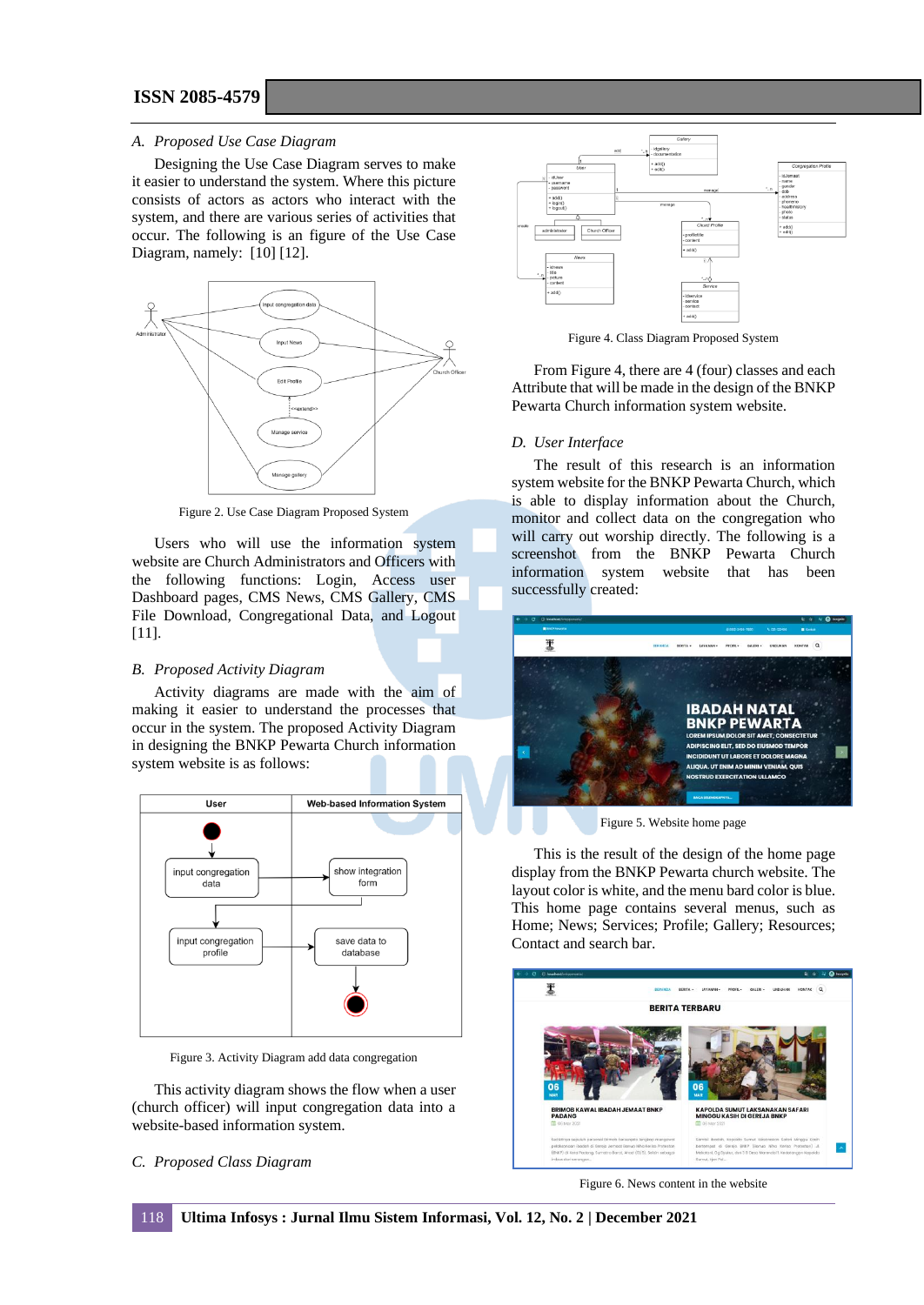Figure 6 shows the latest news about the BNKP Pewarta Cruch, such as events, community services, and many more.



Figure 7. Users login form

On Figure 7, we can see the login form for the users of web-based information systems BNKP Pewarta Cruch. It has two fields to input username and password and one button for login. It also has a checkbox to remember the users' login profile to make it easier to log in.

| <b>Charles</b>                             |                                                                            |                              |                  |                    | <b><i><u><b>A</b></u></i> A <i>A A A</i></b> |
|--------------------------------------------|----------------------------------------------------------------------------|------------------------------|------------------|--------------------|----------------------------------------------|
| <b>Williams</b>                            | B Interior Bellefa - Daniel                                                |                              |                  |                    | & Association 19 Extra                       |
|                                            | Halaman Dasbor                                                             |                              |                  |                    | Dechtered J Dedice / Hateman Deckor          |
| <b>BOLIVIER ALE</b><br><b>M</b> correspond | $\frac{1+2\pi}{4-\pi}$<br>圖                                                | e =                          |                  | $\frac{1}{2}$<br>D |                                              |
| Li bomester<br>-                           | $\begin{array}{l} \hbox{Im} \mu \nu \nu \\ \hbox{Im} \nu \end{array}$<br>۵ |                              |                  |                    |                                              |
| $\sim$                                     |                                                                            | Statistik kunjungan terakhir |                  |                    |                                              |
|                                            |                                                                            |                              |                  |                    |                                              |
|                                            | $\blacksquare$                                                             | Silvers and                  | <b>SECRETARY</b> | an as part         | <b>MARKET</b>                                |
|                                            |                                                                            |                              |                  |                    |                                              |
|                                            | $\overline{a}$                                                             |                              |                  |                    |                                              |
|                                            |                                                                            |                              |                  |                    |                                              |
|                                            | ×                                                                          |                              |                  |                    |                                              |
|                                            | ٠                                                                          |                              |                  |                    |                                              |

Figure 8. User dashboard

Figure 8 shows the user's dashboard that can be used to manage the website content, also known as Content Management System (CMS). The user can add some new content or edit and delete it in this dashboard. There are several menus in this dashboard similar to the home page.

| (D. localhoet/trainsnevertaladmentaminal<br>e                                             |                                                                                                                               |                 |                                                                                                                                                                 |               |                            |               | 新业            | C Incoprito<br>BE.                |
|-------------------------------------------------------------------------------------------|-------------------------------------------------------------------------------------------------------------------------------|-----------------|-----------------------------------------------------------------------------------------------------------------------------------------------------------------|---------------|----------------------------|---------------|---------------|-----------------------------------|
| <b>BNKP Pewarta</b>                                                                       | $\equiv$                                                                                                                      | Becards Website | Dastron                                                                                                                                                         |               | & Koordinator<br>(* Keluar |               |               |                                   |
| Koordinator (Koordinator)                                                                 | Berita/Profil (6)                                                                                                             |                 |                                                                                                                                                                 |               |                            |               |               | Dashboard / Berka / Berita/Profit |
| <b>BE DASHBOARD</b><br><b>BE BERITA, PROFIL &amp; LAYANAMI</b><br><b>ER GUERIA BANKER</b> | + Tambah Berita/Profil<br><b>K</b> Jangan Publication<br>V Publikeykan<br><b>Billipus</b><br>Search:<br>v entries<br>Show: 10 |                 |                                                                                                                                                                 |               |                            |               |               |                                   |
| <b>上 FREDOMNIOAD</b>                                                                      | $\Box$                                                                                                                        | GAMRAR -        | <b>JUDUL</b><br>$\sim$                                                                                                                                          | KATEGORI<br>۰ | <b>JENIS</b>               | <b>STATUS</b> | <b>AUTHOR</b> | ACTION :                          |
| <b>JEMART</b><br>w.<br>O LOGOUT                                                           | ٠                                                                                                                             | æ               | Enimob Kawal Ibadah Jemaat ENKP Padang<br>Posted: 06 Mar 2021 00:38:48<br>Published: 00 Mar 2021 00:18 22<br>Unitary II<br>tor Atrivor<br>Tel.posteg:00-23-2021 | Kegiatan      | Berits                     | Publish       | User Admin    | $-28$                             |
|                                                                                           | 吉                                                                                                                             | 远想              | Pelayanan Youth<br>Pented: 06 Har 2021 00:17: 43<br>Published: 00 Mar 2021 00:17: 04<br>Distance:<br>Inter A for forcests<br>Tel: post ex: 06-15-2021           | Kegistan      | Lasanan                    | Publish       | User Admin    | ●交流                               |
|                                                                                           | ٠                                                                                                                             | W.              | Kapatida Sumurt Laksamakan Safari Minegu<br>Kash Di Gereja Bruce<br>Posted: 06 Mar 2021 00:11: 44<br>Published: 00 Mar 2021 00(11) 67                           | Kegistan      | Berits                     | Publish       | User Admin    | $-70$                             |

Figure 9. Content management system

From Figure 9, the users can create, read, update and delete the congregation data such as name, gender, birth date, address, phone number, congregation status, photos, and health conditions.

### *E. Testing Results*

TABLE 1. BLACK-BOX TESTING RESULTS

| <b>Description</b> | Case                         | <b>Status</b> |
|--------------------|------------------------------|---------------|
| Landing page       | The landing page of the      | PASS          |
| (home page)        | website has successfully     |               |
|                    | created and the users can    |               |
|                    | access the website through   |               |
|                    | localhost/webgereja          |               |
| Login page         | Administrator and Church     | <b>PASS</b>   |
|                    | Officer (Users) of this      |               |
|                    | website can login using      |               |
|                    | account and password on the  |               |
|                    | Login button at the landing  |               |
|                    | page to manage the website   |               |
| Manage the         | Users can manage the website | <b>PASS</b>   |
| website for        | using Content Management     |               |
| Content, News      | System (CMS) for Create,     |               |
| and Gallery.       | Read, Update and Delete      |               |
|                    | (CRUD) the content, news     |               |
|                    | and Gallery.                 |               |
| <b>CRUD</b>        | Users can add new            | <b>PASS</b>   |
| Congregation       | Congregation data, and       |               |
| Data               | modify such as Read, Update  |               |
|                    | and Delete.                  |               |

At the testing stage, after testing the system using black-box testing, it can be seen that the results of testing the main functionality of the website have been in accordance with the design objectives.

### IV. CONCLUSION

After going through the stages of designing an information system website for the BNKP Pewarta church, the following conclusions can be drawn:

- *1).* The design of an information system website at the BNKP Pewarta Church to collect congregation data has been successfully deployed with WDLC methods. The website can be accessed on localhost.
- *2).* The users on this website have been given the CMS feature to create, read, update and delete congregation data.
- *3).* The information/news content upload feature on the information system has been successfully created and can be displayed on the website.

#### ACKNOWLEDGMENT

I would like to thank the Staff and Clergyman of BNKP Pewarta Churches, who have cooperated enthusiastically in the development of the website in this research. Hopefully, through this research, the activities carried out in the church will be easier.

#### **REFERENCES**

- [1] W. Z. R. Steven, "Pembuatan Sistem Informasi Gereja Bethel Indonesia Avenuel Season City berbasis Website," Jurnal Ilmu Komputer dan Sistem Informasi, vol. 9, no. 2, pp. 24-28, 2021.
- [2] D. D. Lea, "Usability Evaluation of a Small Church Website," University of Wisconsin-Stout, Menomonie, 2019.
- [3] A. S. B. I. Dame Christine Sagala, "Perancangan Sistem Pengolahan Data Jemaat Berbasis Web pada Gereja GKPI